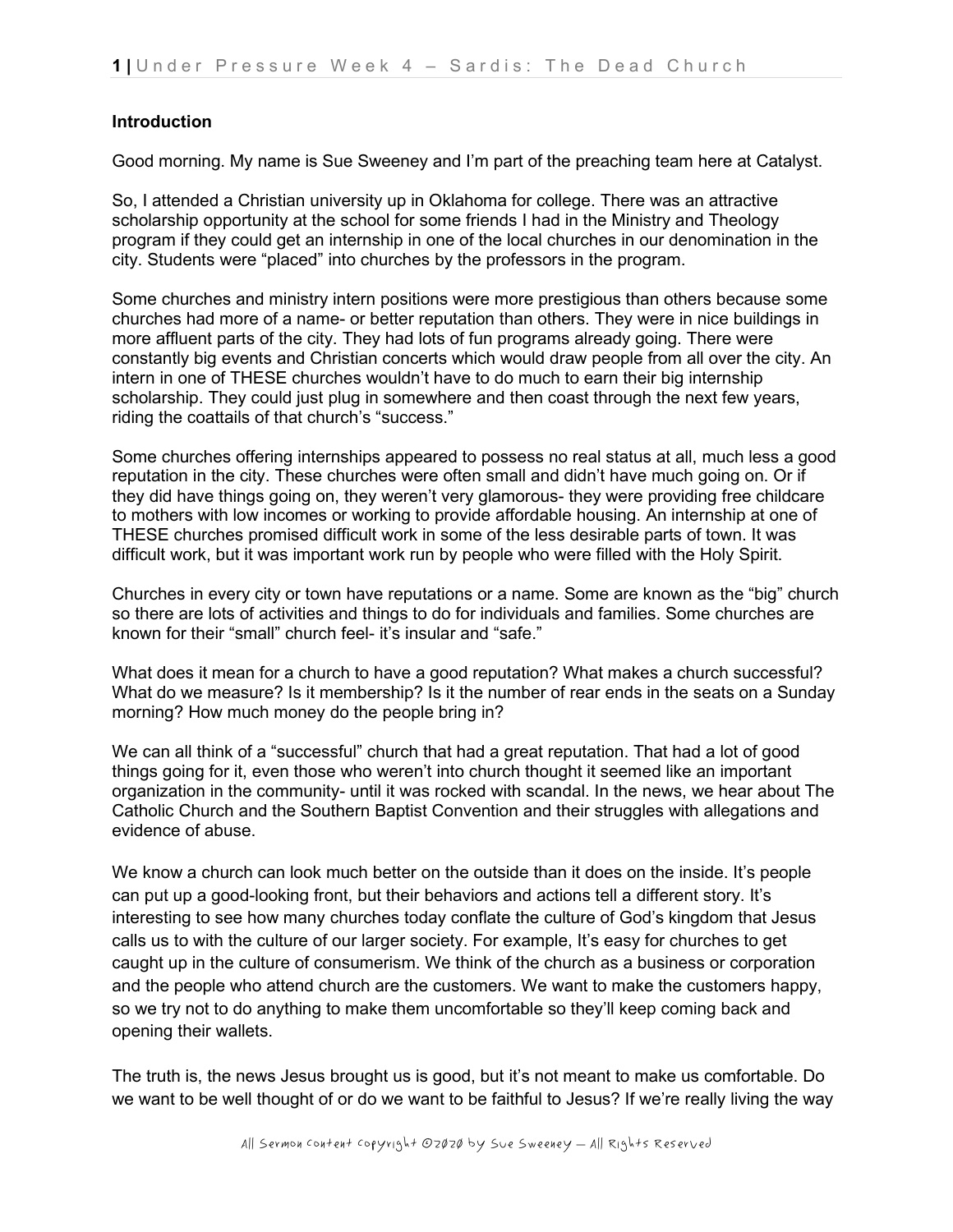God has asked us to, then we can expect to be pretty uncomfortable at times. This is how the Spirit transforms us. And it's a good thing, I promise. As we sing together this morning, let's open our hearts to how God might transform us today.

### **Message:**

We are currently in the season of Lent. This is a time the Church sets aside to prepare to celebrate Easter. It's where we take time to interrogate our hearts for sin, so that when we find ways that we have turned from God, we can confess that sin, repent and turn to God.

This morning, we're continuing our series on the letter to the seven churches at the beginning of the book of Revelation. It's called "Under Pressure" and we're listening to what Jesus had to say to those churches.

Those seven cities were all in the Roman province of Asia, what we call today Turkey. The churches in those seven cities all faced one important question: in a world that wants you to worship Caesar as Lord, who will you serve?

Jesus? Or Caesar?

Each church had a different response to "How do we stay faithful to Jesus in an unfaithful world?" And not all their responses were good. But for John, no matter where the churches were, no matter how they were struggling, they needed the same thing: a fresh revelation of Jesus.

That's what we see at the end of Chapter 1, just before John writes the letters:

When I turned to see who was speaking to me, I saw seven gold lampstands. And standing in the middle of the lampstands was someone like the Son of Man. He was wearing a long robe with a gold sash across his chest. His head and his hair were white like wool, as white as snow. And his eyes were like flames of fire. His feet were like polished bronze refined in a furnace, and his voice thundered like mighty ocean waves. He held seven stars in his right hand, and a sharp two-edged sword came from his mouth. And his face was like the sun in all its brilliance. When I saw him, I fell at his feet as if I were dead. But he laid his right hand on me and said,

"Don't be afraid! I am the First and the Last. I am the living one. I died, but look—I am alive forever and ever! And I hold the keys of death and the grave. -- Revelation 1:12-18

This revelation of Jesus is what all seven of these churches need to be faithful to Jesus.

We began with the Church in Ephesus. As a church that had forsaken love for legalism, they needed to return to the one who is the heartbeat of the Church.

Then we went to Smyrna. This church was staying faithful to Jesus and suffering for it - they needed the Jesus who had conquered death.

Then, we learned how the church in Pergamum struggled to discern true teaching from false. They needed the Jesus whose very word is the truth.

Last week, Josh Mounce taught us about the church in Thyatira and Jesus is the one with eyes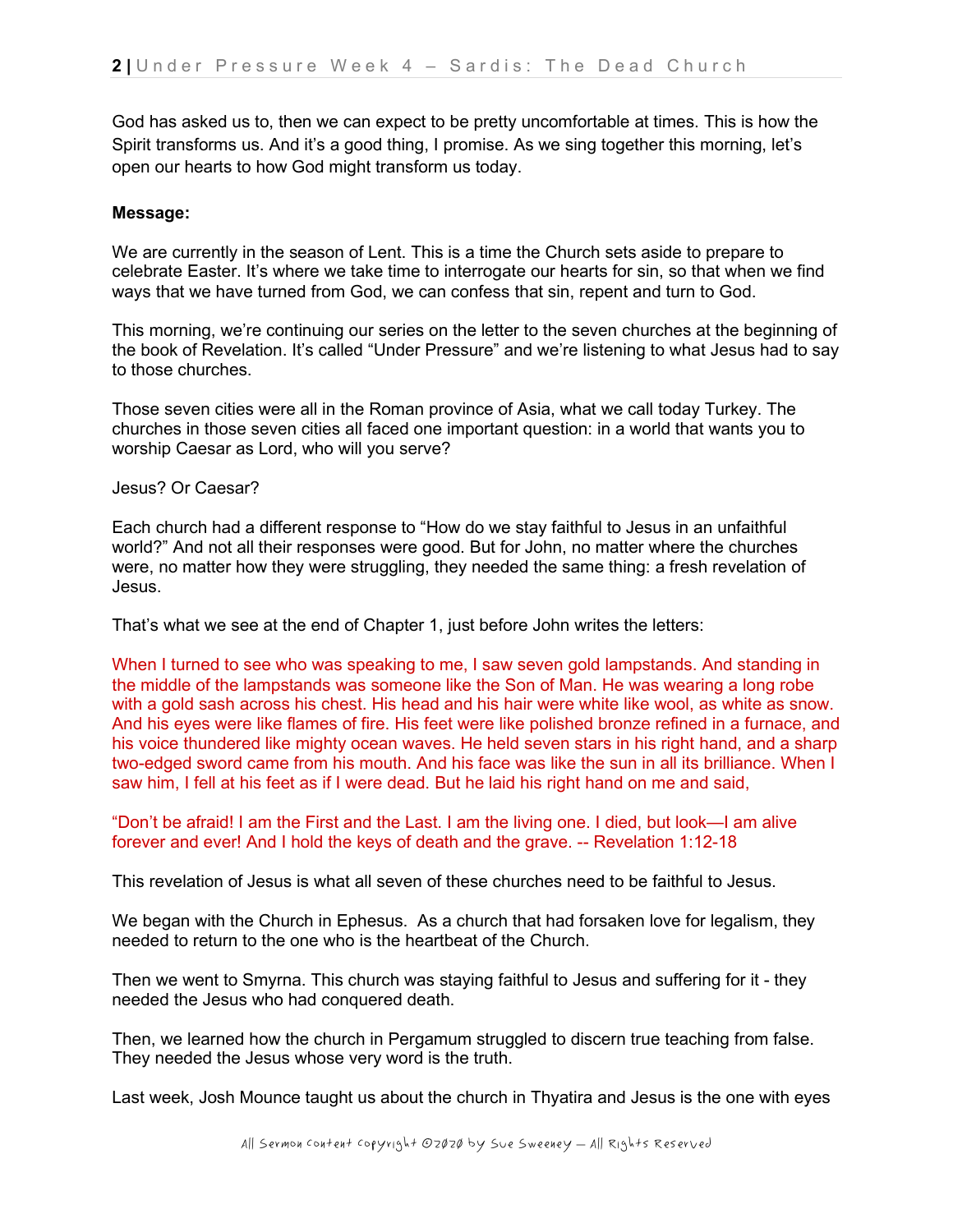of fire, the one who can help us discern the difference between what we want and what is truly good.

[Scripture Slide 1] Today, we're going to visit the church in the ancient city of Sardis. Tap over in your Bible app or turn to Revelation chapter 3, verses 1-6. If you picked up one of the Bibles in the back, you will find this on page \_\_\_\_\_. If you don't have a Bible of your own, you're welcome to keep this one.

Sardis should have had a reputation for being an impenetrable fortress. Of all the seven cities of Revelation, Sardis was the most fortified. It was built on a high cliff so the people of Sardis were sure they were safe from any imminent attack. It should have been basically unconquerable.

Turns out, not so much. The city was attacked and brought down not once, but twice! Once in 549 BCE and again in 195 BCE. In BOTH attacks, their enemies figured out how to scale the cliff and access the city through a small door in the wall that protected the city, at night while the city guard slept.

You can imagine what it was like. For years, the people of Sardis went to sleep every night feeling like they were perfectly safe, but while they slept, the enemy snuck in through a little door. When the people of Sardis woke up, they were under a surprise attack. What a blow to their city's reputation. The city should've been known as the unconquerable fortress instead of a city that fell asleep on the job.

So, by the 1st century, when Revelation was written, Sardis was still a somewhat significant city, but it had never regained the glory it enjoyed before these attacks. For the people of Sardis, their "best days" were behind them.

The letter to the people of the church in Sardis is the shortest of all the letters to the churches in Revelation. Unlike the other six churches, there are no outright accusations of heretical preaching, conflict with Jewish traditions, or bouts of savage persecution against the Christians.

To the casual observer in Sardis, everything seemed "fine." The members of the church were tolerated in a culture that did not really tolerate Christians and it's probably because they tried to make themselves a little more "acceptable" to the larger community. It's possible they were at least nominally involved in the Roman cult. Which, in their time, by societal standards, was the normal thing to do.

You could say they made some compromises.

This doesn't sound like such a bad thing, right? If you want your church to be successful, you have to go with the flow, right?

Wrong.

Let's read together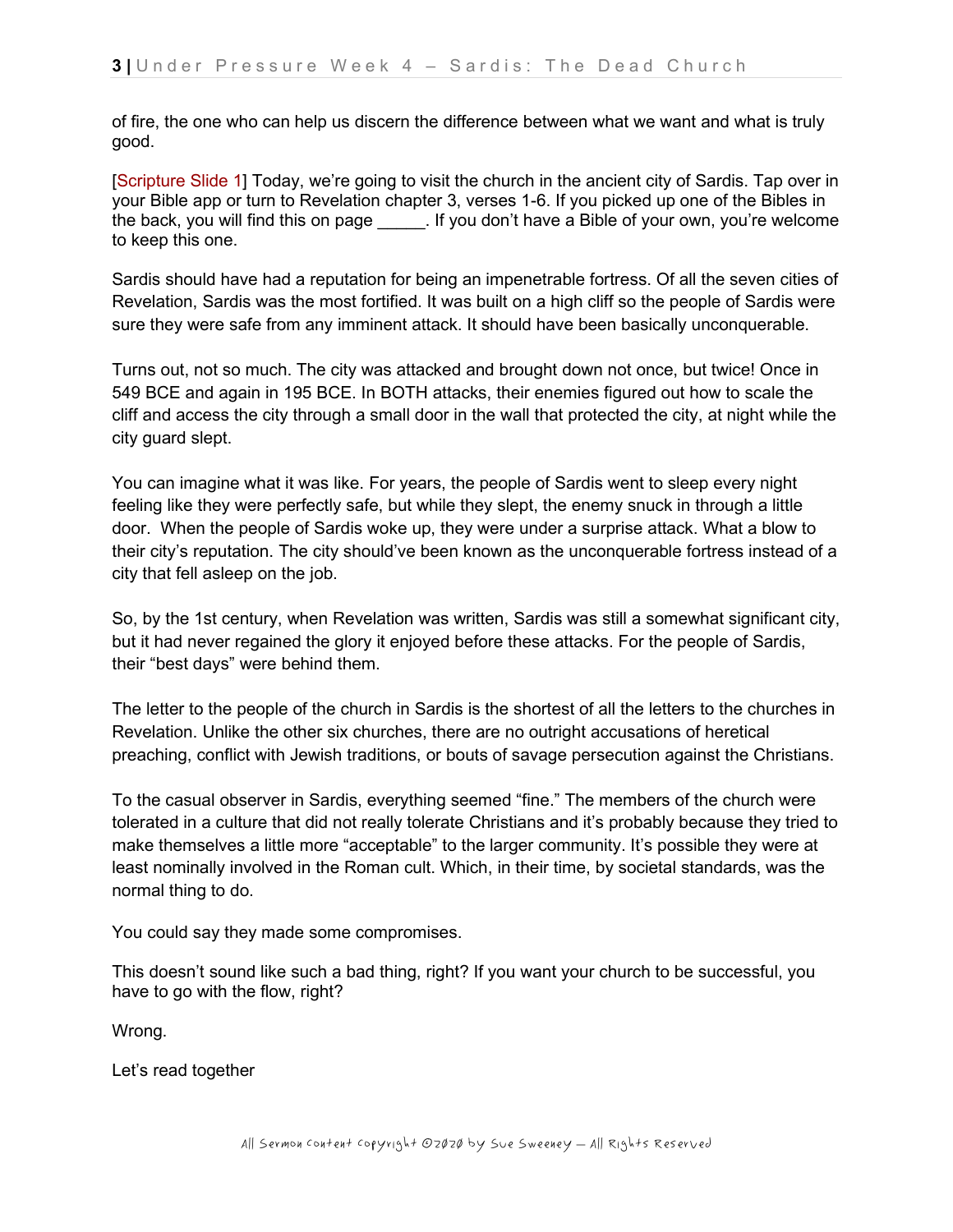3 "And to the angel of the church in Sardis write: These are the words of him who has the seven spirits of God and the seven stars:

Jesus identifies himself as "him who has the seven spirits of God and the seven stars." Jesus actually interpreted this imagery for us at the end of Chapter 1 of Revelation himself: in 1:20, he said, "The seven stars are the angels of the seven churches," -- Revelation 1:20 So Jesus wants the seven churches to know him as the one who has authority over the Church. The "seven spirits of God" meaning the Holy Spirit, as seven was considered a number meaning "perfect" or "complete." The perfect and complete Spirit of God of whom we receive through Jesus. Let's continue

"I know your works; you have a name of being alive, but you are dead. Wake up, and strengthen what remains and is on the point of death, for I have not found your works perfect in the sight of my God. Remember then what you received and heard; obey it, and repent. If you do not wake up, I will come like a thief, and you will not know at what hour I will come to you. Yet you have still a few persons in Sardis who have not soiled their clothes; they will walk with me, dressed in white, for they are worthy. -- Revelation 3:1-4

Jesus is drawing a connection here between the history of the city of Sardis and the current state of the Christian church in Sardis. For the church in Sardis to be faithful to Jesus meant practicing things that would make them outcasts in their culture, politically, economically, and socially. So, they only did a little bit of what God called them to do. They put their faith in this safe and compromised life they had made for themselves instead of putting their faith in God, and that was their weakness.

Because, as far as Jesus is concerned, there's functionally NO difference between these Christians and the Roman pagans. The church in Sardis was NOT living the life Jesus called his people to live.

And Just like the city of Sardis, feeling safe sitting high on its cliff, church members were sleeping easy at night, comforted by a good reputation they had earned at the expense of following Jesus.

We also see this language about how some of those in the church have not "soiled" their clothes, but others had. The author isn't saying that Jesus thought the people of Sardis- the Saridisians? - The Sardines- had an issue with dirty laundry. Some had taken the pure promises of God and "muddied" them with the dirt of the culture around them- a culture that asked the Sardines to live for themselves and not for God.

Theologian, N.T. Wright, describes the church in Sardis as "a church quietly drowning in its own inoffensiveness, unable to believe that its reputation for being alive is no longer deserved." *(Revelation for Everyone, NT Wright, pg 31.)*

The author of this scripture also mentions that their name will be "blotted" out of the Book of Life.

When I was growing up in church and I heard this verse and others like it, I always imagined Jesus, up in heaven, with a giant book that had everyone's name in it. He's got a pencil and a big eraser. If you're good, your name goes in the book, but if you do something bad, your name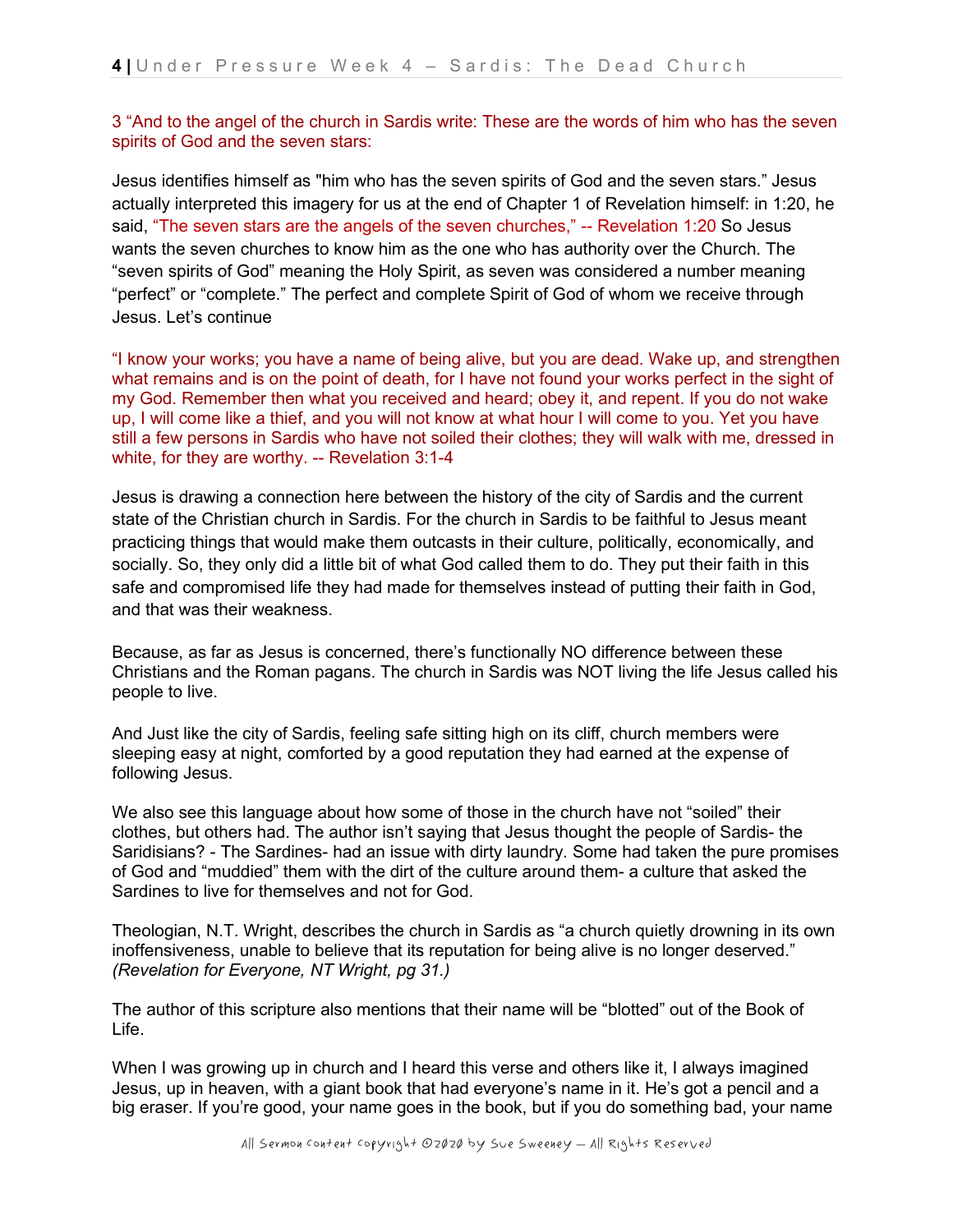#### gets erased.

Fortunately, I'm learning that perhaps I didn't have a very deep understanding of this biblical text at the time. That's ok.

Names written in the "Book of Life" was likely a reference to a tradition of ancient Greek cities. Before someone was put to death for a crime, their name would be removed from the "roster" of people who lived in the city. That way, the person's name wouldn't hurt the reputation of the city. It's almost like the person never lived there at all.

This reference would have likely reminded the Sardines that you can't just belong to a community in name, and behave in whatever way you want. There are always consequences for our behavior.

They had a reputation for being a part of the life of the city of Sardis, but Jesus warns them they only appear. alive. They are actually dead inside. Or, asleep.

This message still rings clear today.

Catalyst, how do we make sure we don't appear like we're alive and thriving as a church, but move so far from the life given to us through Jesus that we actually become dead inside. Or asleep?

The world asks us to become more mainstream. To not make people uncomfortable by living lives that are filled with the Holy Spirit. Our culture tells us it's fine to be a Christian. It's socially acceptable to talk about Jesus and say we are trying to live like Jesus, as long as we don't take things too far. As long as we don't get too weird. As long as we don't rock the boat or challenge the status quo. If we're careful not to offend, we may find some "success" by the metrics our society uses. We may be a big church with lots of fun activities. But, if we do not put Jesus at the core of everything we do, we exchange our lives for death.

I'm not saying it's bad to be a big church with lots of activities. It's bad if Jesus isn't at the center and core of what you're doing.

In practical terms, I think it looks like this: When the culture here in America tells us to be afraid of the outsider, as a church, we must welcome them into our neighborhoods, schools, churches, and homes. That's not what the culture wants us to do, but we should do it anyway, because that is the life Jesus calls us to.

When our culture tells us to earn more money and buy more things so we can improve our social status, Jesus asks us to be generous with what we have and make room for others to enjoy what we have had the privilege of having because all things come from God. This is not what our culture wants us to do, but we should do it anyway, because it is the life Jesus calls us to.

Our pastor, JR, has said this from the beginning of the series. As a church, we have to be weird.

We have to be a weird church because that is what Jesus is calling us to.

If we are not living this way, we may have a good reputation as a fun, thriving church full of cool, energetic people, but we're really dead inside. We're actually asleep.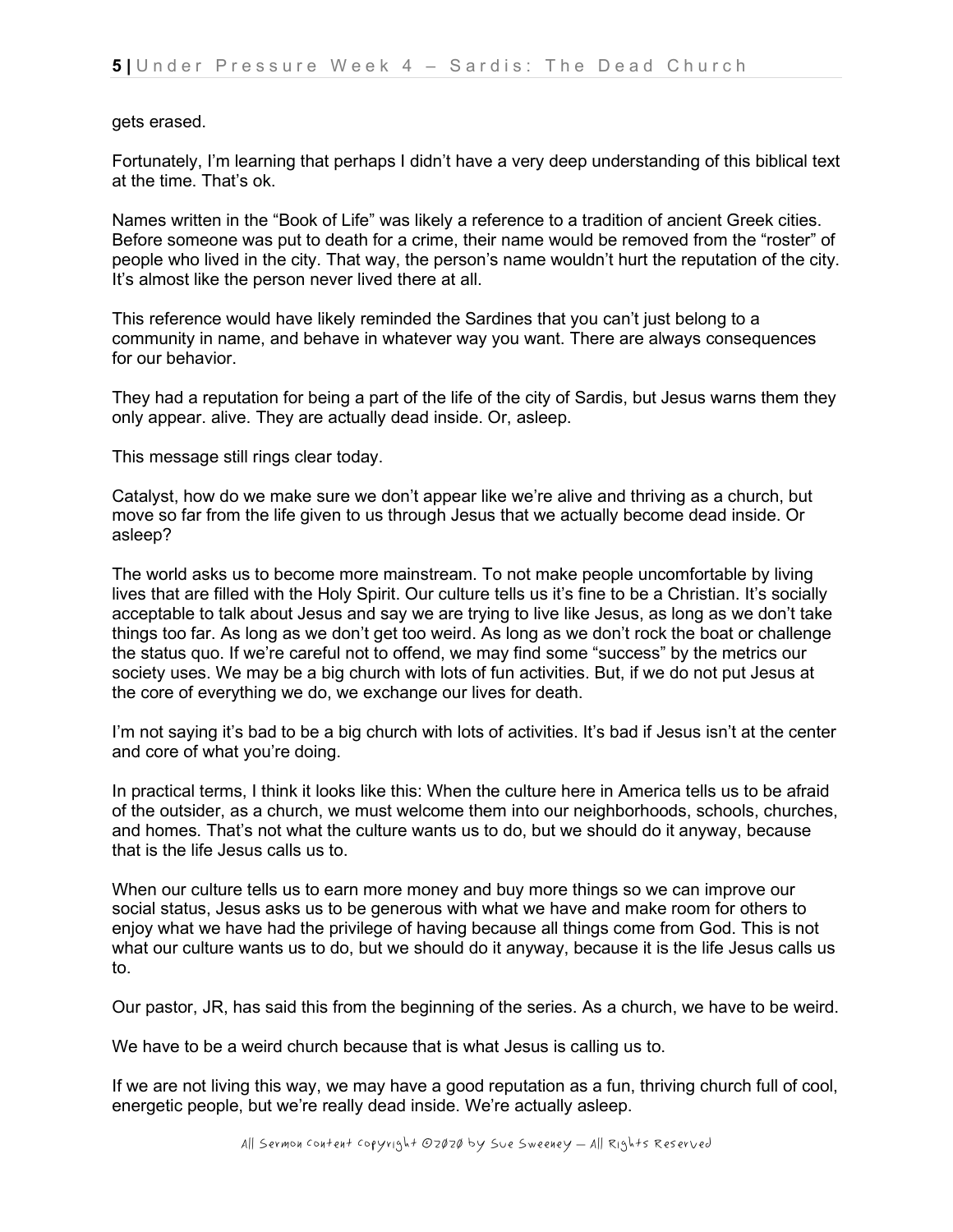The Good News is, we can wake up! We can come back to life!

Jesus reminds the Sardines he's the one with the seven spirits. This reference here in Revelation is a call back to Genesis. The Hebrew word is ruach and the Greek word is pneuma. Ruach translates into English as "breath, wind, or spirit." The Greek is "pneuma" meaning a kind of life-giving spirit.

And then we see the number seven, which we know that to the ancient people, meant something was perfect or complete.

We have the perfect and complete Spirit of God to bring us back to life. To wake us up when we are asleep.

This is the message to the church in Sardis and it's also a message to us. God sent us the Holy Spirit to help us be the church God intended us to be. The Holy Spirit helps us understand what it means to be a part of a church where Jesus is truly at the center of who we are and all that we do.

How do you measure if your church is healthy? What is the metric that God uses?

Transformed lives. THIS is the metric of success God uses.

Church isn't a place where you're meant to be comfortable. In order to change, in order to experience transformation, you must be uncomfortable.

A church who follows Jesus is a people who are willing to live their lives in a completely different way.

A people who know that the risk of following Jesus is worth the reward.

But some of you might be thinking this morning, "I don't want to be uncomfortable!" So much of my life is uncomfortable already. If I could just sort of numbly get through it, I would consider that a success.

Is it success if you live your life numb to all that God intends for you? If you're numb, you're asleep. You're so asleep that you're actually, spiritually, dying.

Discomfort is the place where transformation can occur if we allow the Holy Spirit to make the changes in us. This is how we become alive in Christ Jesus.

So, what do we do? How do we make sure we have not soiled our clothes with the dirt of the culture outside the church?

At Catalyst, the way we recommend this is through Spiritual Practices. Outside, we have a brochure that can walk you through the steps of building these practices into your life. It's about making a little space for the Holy Spirit to transform you.

For me, times of spiritual transformation occur when I'm into reading the Bible. This is really a challenge for me to prioritize, but when I do, it makes a big difference. Opportunities like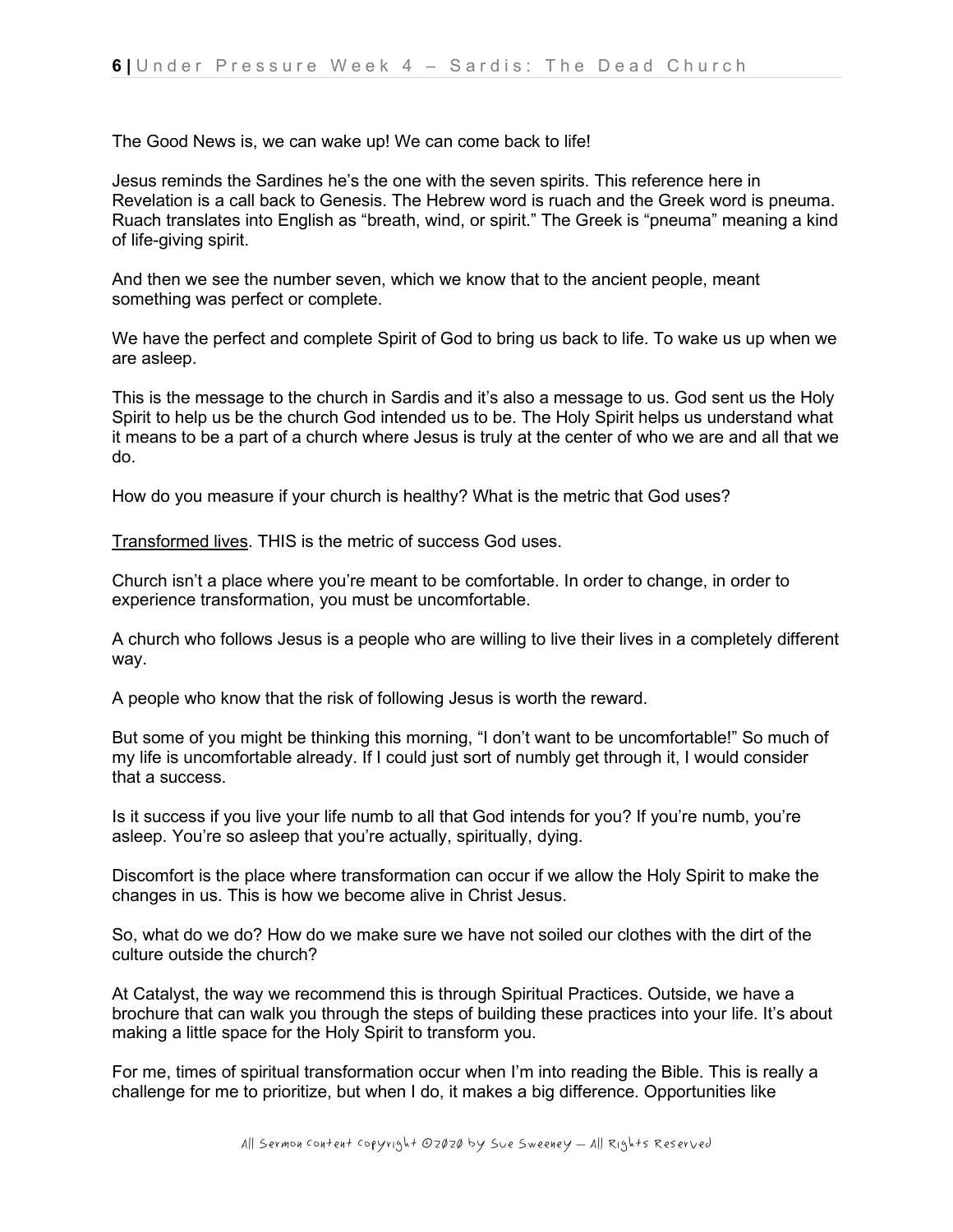attending service here on Sundays, preparing for these sermons and discussing scripture with other people in my C-Group are my main avenues to God's Word, but for me, I know I need more.

I'm slowly getting more into the practice of Lectio Divina, which is latin for "Divine Reading." You read the same passage of scripture over and over again and allow yourself moments for prayer and contemplation. I have a free Bible app on my phone and some of the translations have an audio component. I can just pull up the verse on my phone and listen to it being read to me while I'm in the car or while I have my earbuds in. This is especially powerful for me to do when I'm driving into work in the morning. It completely changes my whole attitude for the day. It helps me live more into the image of God.

Another spiritual practice I'm working on adding is fasting. The past couple of years, I've participated in the Lenten season with a fast of some kind. This year, I'm giving up online shopping - even just "window shopping" for clothes and accessories for myself. This doesn't seem like a big deal, but apparently it is for me because I'm realizing I spend a lot of time scrolling through my favorite stores online, looking at dresses, shoes, and earrings.

This seems pretty innocuous right? I'm not always buying everything I look at. I'm just looking...and I have a job where it's expected that I dress nicely, so I have lots of ways to justify it. However, I notice that slowly...the more I care about what I'm wearing and what people will think of me in what I'm wearing....the less I'm thinking about living my life like Jesus. Jesus cares about our hearts. The image of God is not necessarily about how I look, but about how I behave. How I act. Where my priorities are. Me wanting to dress and look a certain way is me listening to the culture instead of listening to Jesus. It's putting my faith in myself instead of God.

Remember, Theologian, N.T. Wright, describes the church in Sardis as "a church quietly drowning in its own inoffensiveness, unable to believe that its reputation for being alive is no longer deserved." *(Revelation for Everyone, NT Wright, pg 31.)*

Friends, I ask you, what reputation does Catalyst have? Are we going to be successful in the eyes of the society around us OR are we going to be successful in the eyes of God? Are we going to allow ourselves to drown in our own inoffensiveness in an effort to be more palatable to the culture around us? Are we going to let idolatry sneak in? Are we sleeping on Jesus?

A life of Christian faith is ALL or nothing. There is no room for compromises.

But God has promised to be with us every step of the way. Maybe we're dead right now, but we can come back to life. Maybe we've fallen asleep, but we can wake up. All we have to do is be willing. All you have to do is open your heart and come back to Jesus.

### **Communion**

### [Communion Slide]

#### **Examen**

1. Do you know the life Jesus is calling you to or have you been "overconfident" and not relying on the spirit to reveal this life Jesus has called you to?

### **Prayer**